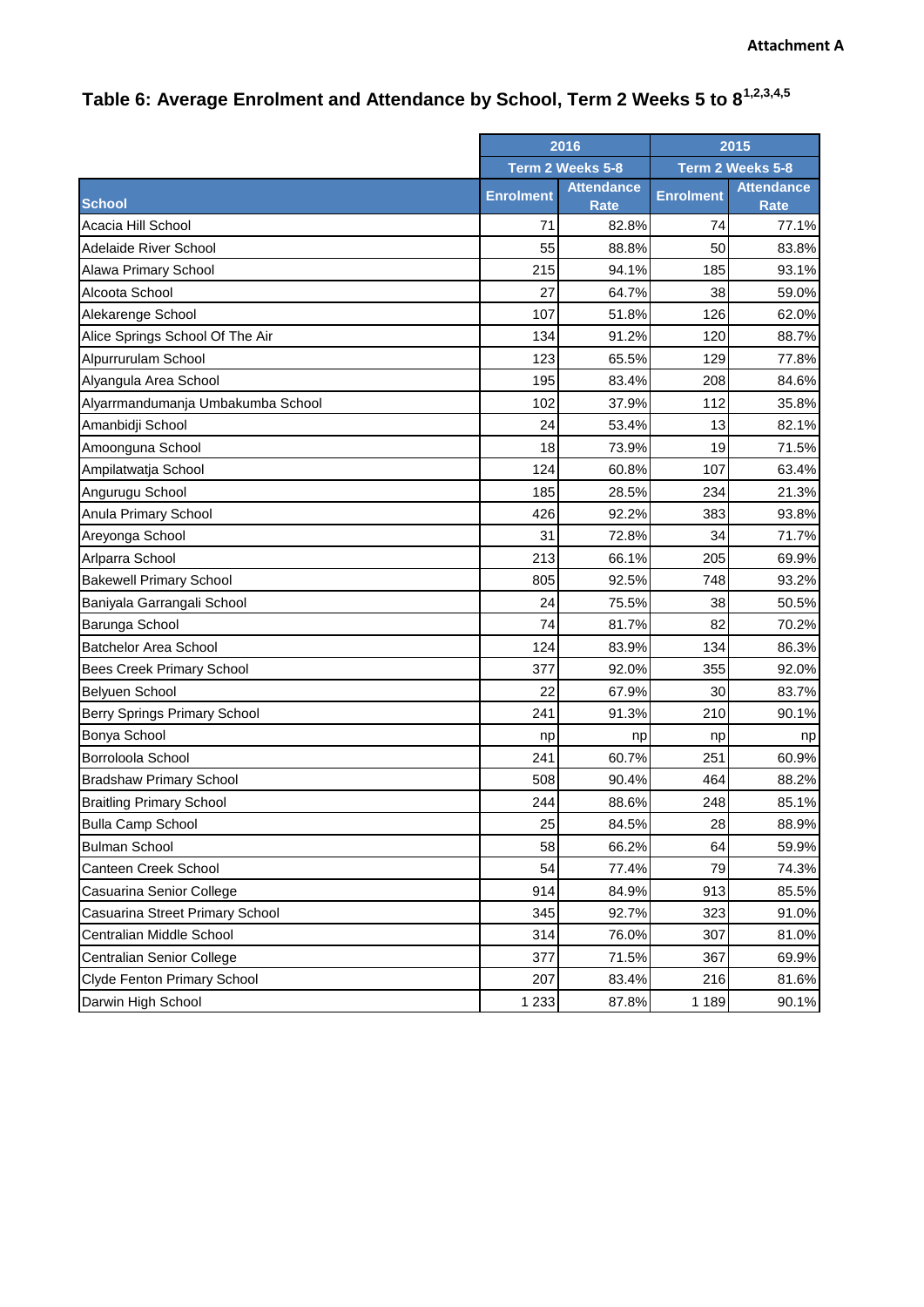## **Attachment A**

|                                 | 2016             |                                  | 2015             |                                  |
|---------------------------------|------------------|----------------------------------|------------------|----------------------------------|
|                                 |                  | Term 2 Weeks 5-8                 |                  | Term 2 Weeks 5-8                 |
| <b>School</b>                   | <b>Enrolment</b> | <b>Attendance</b><br><b>Rate</b> | <b>Enrolment</b> | <b>Attendance</b><br><b>Rate</b> |
| Darwin Middle School            | 741              | 90.4%                            | 612              | 90.8%                            |
| Docker River School             |                  |                                  | 37               | 49.1%                            |
| Douglas Daly School             | np               | np                               | np               | np                               |
| Dripstone Middle School         | 527              | 89.5%                            | 550              | 90.3%                            |
| <b>Driver Primary School</b>    | 478              | 91.3%                            | 474              | 91.8%                            |
| Dundee Beach School             | 28               | 92.2%                            | 33               | 80.6%                            |
| <b>Durack Primary School</b>    | 465              | 91.6%                            | 389              | 92.7%                            |
| <b>Elliott School</b>           | 81               | 83.0%                            | 91               | 74.0%                            |
| Epenarra School                 | 46               | 67.2%                            | 51               | 67.0%                            |
| <b>Finke School</b>             | 31               | 70.7%                            | 34               | 76.9%                            |
| Gapuwiyak School                | 228              | 34.4%                            | 296              | 46.7%                            |
| <b>Gillen Primary School</b>    | 276              | 82.5%                            | 255              | 85.7%                            |
| <b>Girraween Primary School</b> | 472              | 93.1%                            | 456              | 91.7%                            |
| <b>Gray Primary School</b>      | 343              | 89.0%                            | 352              | 88.7%                            |
| Gunbalanya School               | 253              | 52.2%                            | 285              | 53.7%                            |
| <b>Haasts Bluff School</b>      | 30               | 54.8%                            | 37               | 49.9%                            |
| Harts Range School              | 53               | 68.7%                            | 74               | 71.6%                            |
| <b>Henbury School</b>           | 109              | 84.3%                            | 99               | 85.3%                            |
| Howard Springs Primary School   | 270              | 89.7%                            | 243              | 88.4%                            |
| Humpty Doo Primary School       | 419              | 88.0%                            | 406              | 89.7%                            |
| Imanpa School                   | 16               | 67.9%                            | 20               | 75.2%                            |
| Jabiru Area School              | 249              | 79.4%                            | 261              | 75.9%                            |
| Jilkminggan School              | 91               | 48.8%                            | 95               | 50.4%                            |
| Jingili Primary School          | 332              | 91.4%                            | 332              | 92.2%                            |
| Kalkaringi School               | 149              | 58.8%                            | 153              | 58.3%                            |
| Karama Primary School           | 205              | 88.5%                            | 223              | 89.3%                            |
| Katherine High School           | 611              | 74.1%                            | 608              | 77.5%                            |
| Katherine School Of The Air     | 158              |                                  | 199              |                                  |
| Katherine South Primary School  | 390              | 88.4%                            | 386              | 88.6%                            |
| Kiana School                    | 14               | 61.9%                            | 13               | 49.4%                            |
| Kintore Street School           | 34               | 88.9%                            | 28               | 70.7%                            |
| Lajamanu School                 | 244              | 53.8%                            | 202              | 62.2%                            |
| Laramba School                  | 62               | 63.6%                            | 71               | 71.3%                            |
| Larapinta Primary School        | 302              | 89.6%                            | 282              | 87.5%                            |
| Larrakeyah Primary School       | 426              | 92.6%                            | 379              | 92.5%                            |
| Leanyer Primary School          | 607              | 93.5%                            | 550              | 92.1%                            |
| Ludmilla Primary School         | 105              | 84.0%                            | 119              | 87.8%                            |
| MacFarlane Primary School       | 234              | 78.8%                            | 216              | 82.3%                            |
| <b>Malak Primary School</b>     | 263              | 88.4%                            | 259              | 91.4%                            |
| Mamaruni School                 | 45               | 55.1%                            | 51               | 66.9%                            |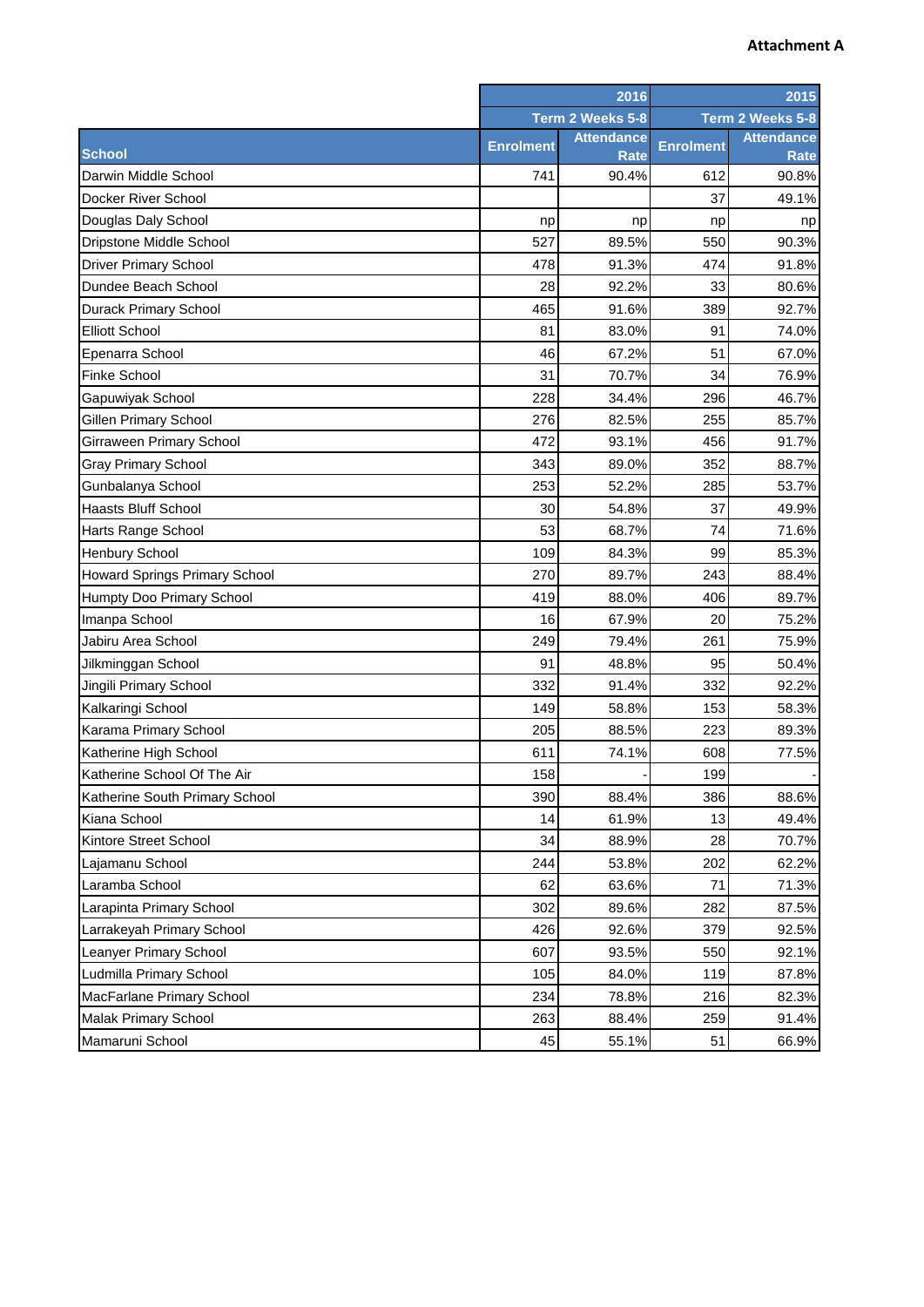## **Attachment A**

|                                                 | 2016<br>Term 2 Weeks 5-8 |                                  | 2015<br>Term 2 Weeks 5-8 |                                  |
|-------------------------------------------------|--------------------------|----------------------------------|--------------------------|----------------------------------|
|                                                 |                          |                                  |                          |                                  |
| <b>School</b>                                   | <b>Enrolment</b>         | <b>Attendance</b><br><b>Rate</b> | <b>Enrolment</b>         | <b>Attendance</b><br><b>Rate</b> |
| Maningrida College                              | 644                      | 56.4%                            | 657                      | 49.0%                            |
| Manunda Terrace Primary School                  | 183                      | 88.3%                            | 195                      | 88.6%                            |
| Manyallaluk School                              | 29                       | 62.8%                            | 20                       | 77.0%                            |
| Mataranka School                                | 42                       | 90.9%                            | 41                       | 90.0%                            |
| Mbunghara School                                | np                       | np                               | np                       | np                               |
| Middle Point School                             | 32                       | 89.7%                            | 25                       | 92.9%                            |
| Milikapiti School                               | 71                       | 80.0%                            | 75                       | 83.8%                            |
| Milingimbi School                               | 385                      | 52.2%                            | 347                      | 57.6%                            |
| Millner Primary School                          | 202                      | 85.7%                            | 183                      | 87.5%                            |
| Milyakburra School                              | 34                       | 60.8%                            | 35                       | 55.9%                            |
| Minyerri School                                 | 153                      | 83.7%                            | 154                      | 75.2%                            |
| Moil Primary School                             | 233                      | 89.1%                            | 262                      | 89.5%                            |
| Moulden Primary School                          | 371                      | 85.0%                            | 363                      | 84.1%                            |
| <b>Mount Allan School</b>                       | 63                       | 59.5%                            | 62                       | 64.5%                            |
| Mulga Bore School                               | np                       | np                               | 25                       | 35.9%                            |
| Murray Downs School                             | 16                       | 65.4%                            | 25                       | 76.0%                            |
| Mutitjulu School                                | 33                       | 47.7%                            | 32                       | 52.7%                            |
| Nakara Primary School                           | 583                      | 91.3%                            | 525                      | 89.4%                            |
| Nemarluk School                                 | 157                      | 88.6%                            | 145                      | 87.7%                            |
| <b>Neutral Junction School</b>                  | 21                       | 60.7%                            | 30                       | 65.4%                            |
| <b>Newcastle Waters School</b>                  | np                       | np                               | np                       | np                               |
| Nganambala School                               | 32                       | 72.8%                            | 26                       | 85.9%                            |
| Nganmarriyanga School                           | 130                      | 61.8%                            | 121                      | 67.4%                            |
| Ngukurr School                                  | 303                      | 69.6%                            | 312                      | 73.4%                            |
| Nhulunbuy High School                           | 221                      | 79.6%                            | 189                      | 78.6%                            |
| Nhulunbuy Primary School                        | 437                      | 84.8%                            | 411                      | 85.4%                            |
| <b>Nightcliff Middle School</b>                 | 256                      | 87.3%                            | 277                      | 87.6%                            |
| <b>Nightcliff Primary School</b>                | 541                      | 91.6%                            | 512                      | 91.3%                            |
| Northern Territory School of Distance Education | 386                      | 100.0%                           | 419                      | 100.0%                           |
| Ntaria School                                   | 156                      | 63.0%                            | 186                      | 62.2%                            |
| Numbulwar School                                | 162                      | 54.1%                            | 169                      | 61.1%                            |
| Nyirripi School                                 | 28                       | 51.9%                            | 34                       | 55.2%                            |
| <b>Palmerston Senior College</b>                | 487                      | 81.6%                            | 480                      | 81.0%                            |
| Papunya School                                  | 138                      | 64.8%                            | 120                      | 63.7%                            |
| Parap Primary School                            | 545                      | 93.0%                            | 514                      | 93.4%                            |
| Peppimenarti School                             | 30                       | 83.1%                            | 36                       | 89.2%                            |
| Pigeon Hole School                              | 30                       | 76.5%                            | 21                       | 83.0%                            |
| Pine Creek School                               | 44                       | 69.0%                            | 47                       | 68.6%                            |
| Pularumpi School                                | 63                       | 73.4%                            | 69                       | 78.5%                            |
| Ramingining School                              | 286                      | 67.5%                            | 257                      | 67.5%                            |